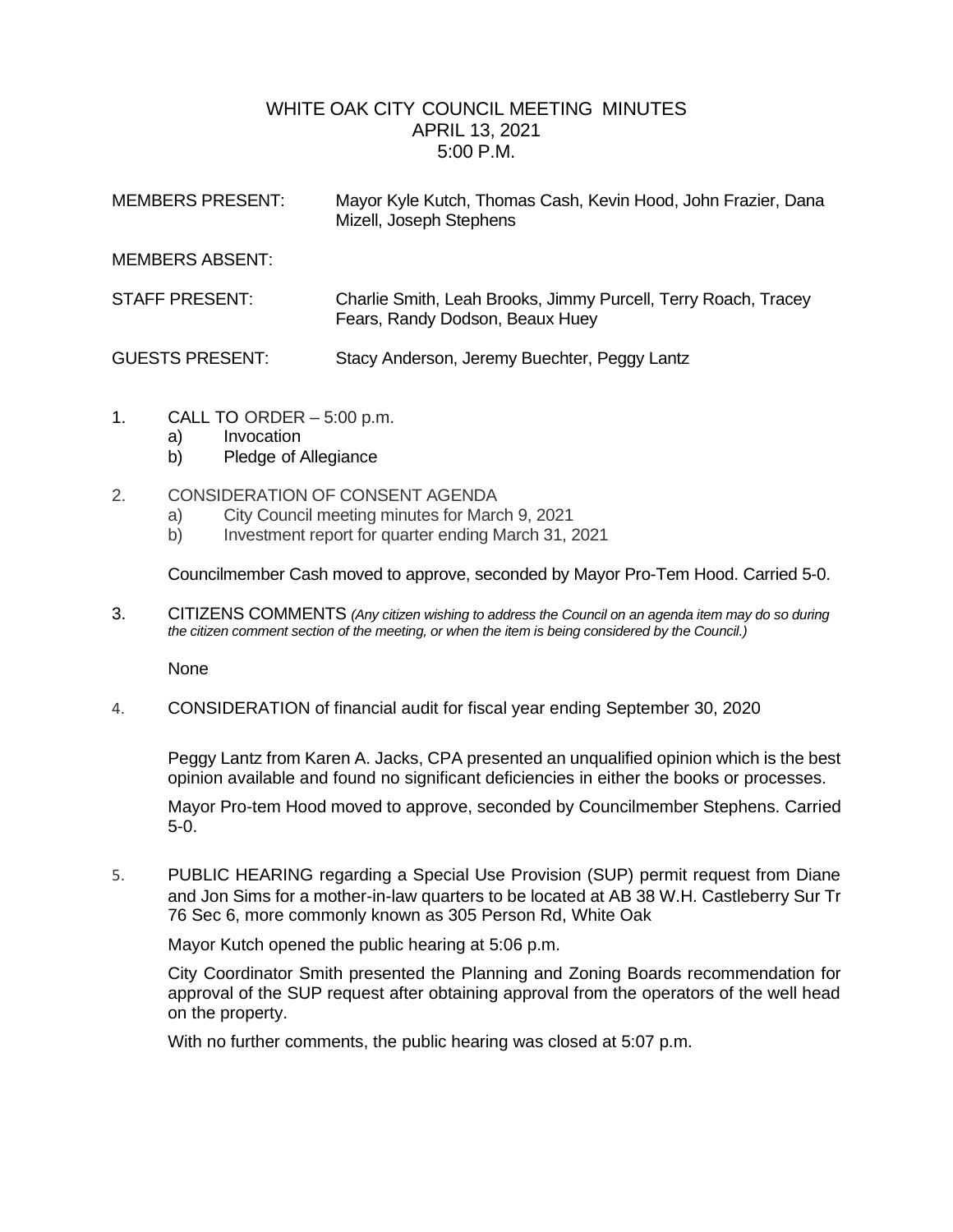6. CONSIDERATION regarding a Special Use Provision (SUP) permit request from Diane and Jon Sims for a mother-in-law quarters to be located at AB 38 W.H. Castleberry Sur Tr 76 Sec 6, more commonly known as 305 Person Rd, White Oak

Mayor Pro-tem Hood moved to approve, seconded by Councilmember Mizell. Carried 5-  $\Omega$ 

7. CONSIDERATION of awarding Water Storage Tank Rehabilitation contract

Mr. Smith informed of the receipt of ten bids for this project with the lowest bid at \$420,000. Jeremy with SPI presented a reference check as well as a financial check of the lowest bid company that came back clean. This company is company is comparatively young however have over twenty years of experience and are located out of Fort Worth area. The project will take approximately sixty days once started, depending on weather.

Councilmember Mizell moved to accept the lowest bid, seconded by Councilmember Frazier. Carried 5-0.

8. CONSIDERATION of Resolution 2021-07 authorizing the submittal of a 2021/22 TxCDBG application, committing matching funds, and designating authorized signatories for contractual, environmental, and financial documents

Mr. Smith stated the city's match for this grant would be \$52,500 for their \$350,000 and this Resolution is only approving to submit the application and the timeline for knowing if the city was approved and in what ranking would come closer to later summer and depending on that ranking, funding would be at least a year down the road, possibly two. Mr. Smith further explained this grant is based on income of the residents it would be impacting and the city's public works department had gone door to door to complete a survey in preparation for this.

Councilmember Cash moved to approve, seconded by Councilmember Frazier. Carried 5-0.

9. CONSIDERATION of Ordinance 2021-05 to approve amendments to fiscal year 2020- 2021 budget

City Secretary Leah Brooks presented the amendments to the General Fund budget including softball locker rooms showing the receipt of funds from WOEDCO and the school with corresponding expense for the construction. Grant expenses and reimbursements from the CARES Act were also recognized as well as Miscellaneous Income that was received from a vehicle auction resulting in an overall increase in revenue of \$12,350

Mayor Pro-Tem Hood moved to approve, seconded by Councilmember Stephens. Carried 5-0.

10. CONSIDERATION of Resolution 2021-08 abandoning the right-of-way at the end of Sally street